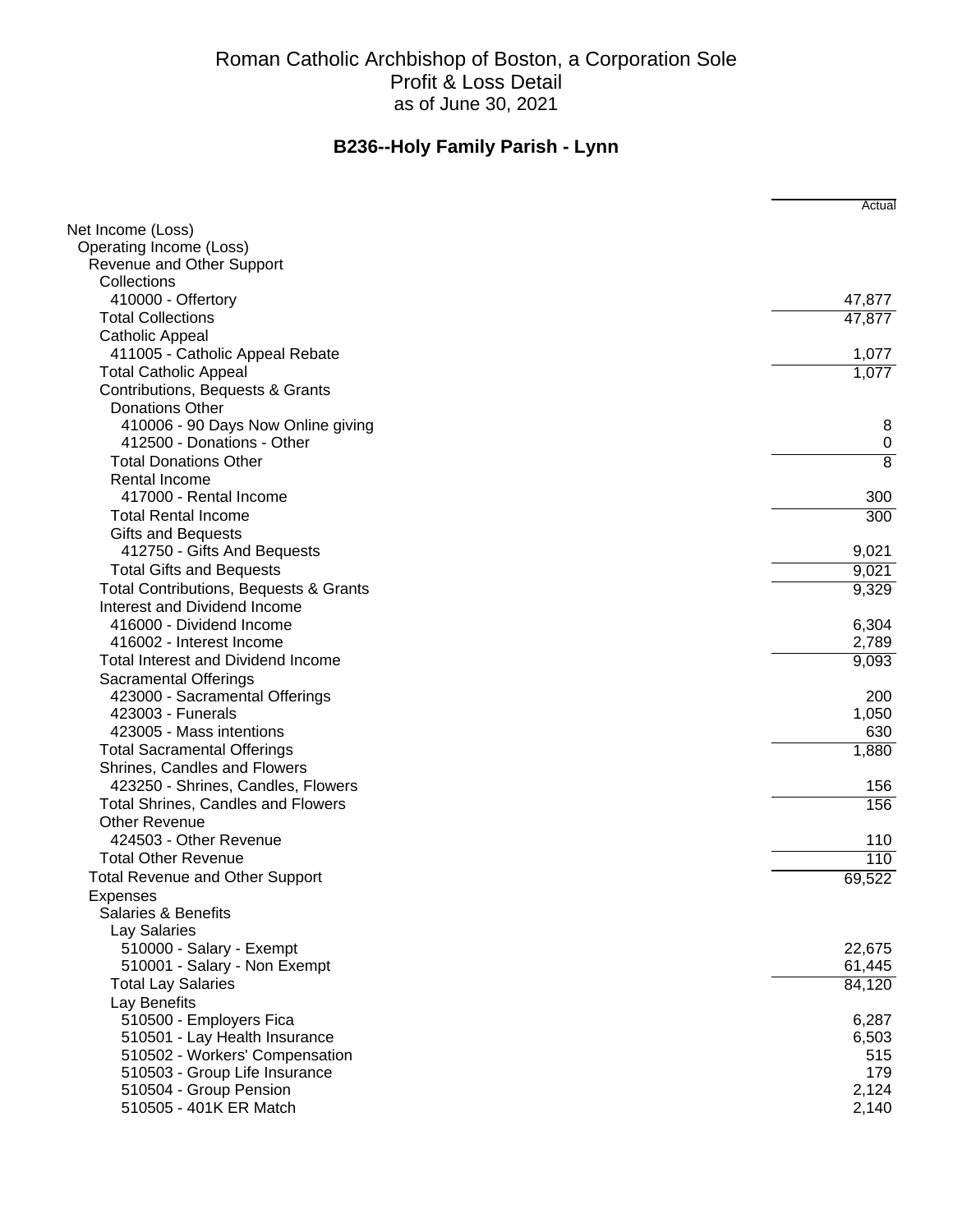## **B236--Holy Family Parish - Lynn**

|                                             | Actual         |
|---------------------------------------------|----------------|
| 510506 - 401k ER Admin fee                  | 80             |
| 510507 - Long-Term Disability Insurance     | 81             |
| 510509 - Transition Assistance              | 126            |
| <b>Total Lay Benefits</b>                   | 18,035         |
| <b>Total Salaries &amp; Benefits</b>        | 102,155        |
| <b>Clergy Stipends &amp; Benefits</b>       |                |
| <b>Clergy Stipends</b>                      |                |
| 511000 - Remuneration Clergy Assigned       | 38,257         |
| 511001 - Remuneration Clergy UnAssigned     | 1,025          |
| 511005 - Clergy Mass Stipends               | 550            |
| <b>Total Clergy Stipends</b>                | 39,832         |
| <b>Clergy Benefits</b>                      |                |
| 511500 - Clergy Fund (Clergy Health)        | 17,790         |
| 511507 - Room & Board-Clergy NonCash        | O              |
| 511519 - Professional Development - Cle     | 250            |
| <b>Total Clergy Benefits</b>                | 18,040         |
| <b>Total Clergy Stipends &amp; Benefits</b> | 57,872         |
| Office Expense                              |                |
| 517001 - Bank Service Charge                | 30             |
| 517027 - Data Processing Fees               | $\overline{0}$ |
| 517030 - Equipment Rental                   | 1,412          |
| 517050 - Office Supplies                    | 241            |
| 517057 - Payroll Processing Fees            | 1,000          |
| 517058 - Postage & Freight                  | 316            |
| <b>Total Office Expense</b>                 | 2,999          |
| Insurance Expense                           |                |
| 519002 - Ins - Vehicle                      | 50             |
| 519005 - Property Insurance & Liabili       | 24,597         |
| <b>Total Insurance Expense</b>              | 24,647         |
| <b>Facility Expense</b>                     |                |
| <b>Facility/Maintenance Costs</b>           |                |
| 520001 - Facility - Grounds & Snow Remo     | 11,597         |
| 520003 - Facility Maintenance Supplies      | 3,071          |
| 520005 - Maint. Equipment Contracts         | 175            |
| 520006 - Maintenance Of Buildings           | 15,175         |
| 520007 - Maintenance Of Grounds             | 3,593          |
| 520012 - Maint. of Operating Equipmen       | 1,500          |
| <b>Total Facility/Maintenance Costs</b>     | 35,111         |
| <b>Utilities</b>                            |                |
| 520350 - Telephone                          | 3,504          |
| 520352 - Telephone - Cell phone             | 557            |
| 520376 - Utilities - Electricity            | 8,089          |
| 520377 - Utilities - Heat                   | 20,293         |
| 520378 - Utilities - Water & Sewer          | 4,654          |
| <b>Total Utilities</b>                      | 37,097         |
| <b>Total Facility Expense</b>               | 72,208         |
| <b>Travel &amp; Meals</b>                   |                |
| 525036 - Meals & Entertainment - Food       | 748            |
| <b>Total Travel &amp; Meals</b>             | 748            |
| Household                                   |                |
| 526000 - Hshld/Dining - Food                | 5,532          |